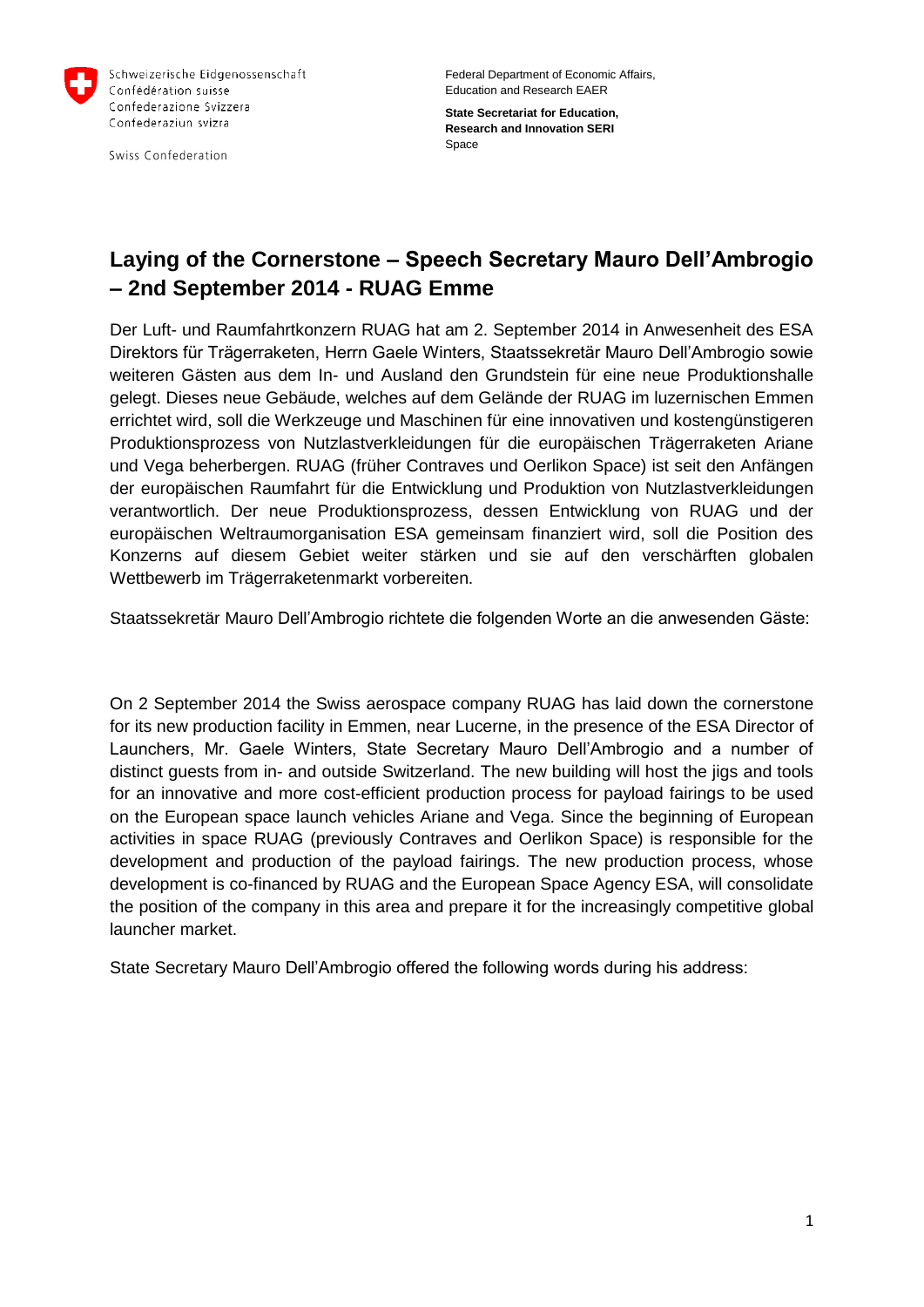## Ladies and Gentlemen

It is my great pleasure to welcome you here in the region of Central Switzerland, the site of the origin of the Swiss Confederation, to celebrate with you the next step on our common journey in space, or better, into space, as we are on the European launch vehicles.

Today the Ariane 5 launcher is the most reliable launch vehicle in the world, thanks to continued efforts by ESA and its Member States as well as the European space industry, who together share the unique know-how and expertise of this technology. With the introduction of the Vega and Soyuz launchers, Europe has a family of launchers that is able to transport into space the entire spectrum of the institutional and commercial satellites on the market. The success by far outnumber the failures, and the recent failure of Soyuz at CSG to deliver Galileo satellites 5 and 6 on the nominal orbit demonstrated again that this business is very challenging, even though you all make it look easy. But it is clearly a shining example of European collaboration and a great success for ESA and its industry.

For Switzerland, independent access to space is a pillar of its national Space Policy. Consequently, we have supported the launcher programmes within ESA since its beginnings as a reliable partner because we consider our participation in these efforts as a strategic contribution to European access to space. We all know that independent access to space has a price, and Switzerland has not only invested in the development activities and has anticipated the future by investing in new launcher technologies, but equally importantly has always done its part in support of the launcher accompaniment programmes of ESA. These are clear signals that Switzerland is ready to continue to play an important role in European launcher sector.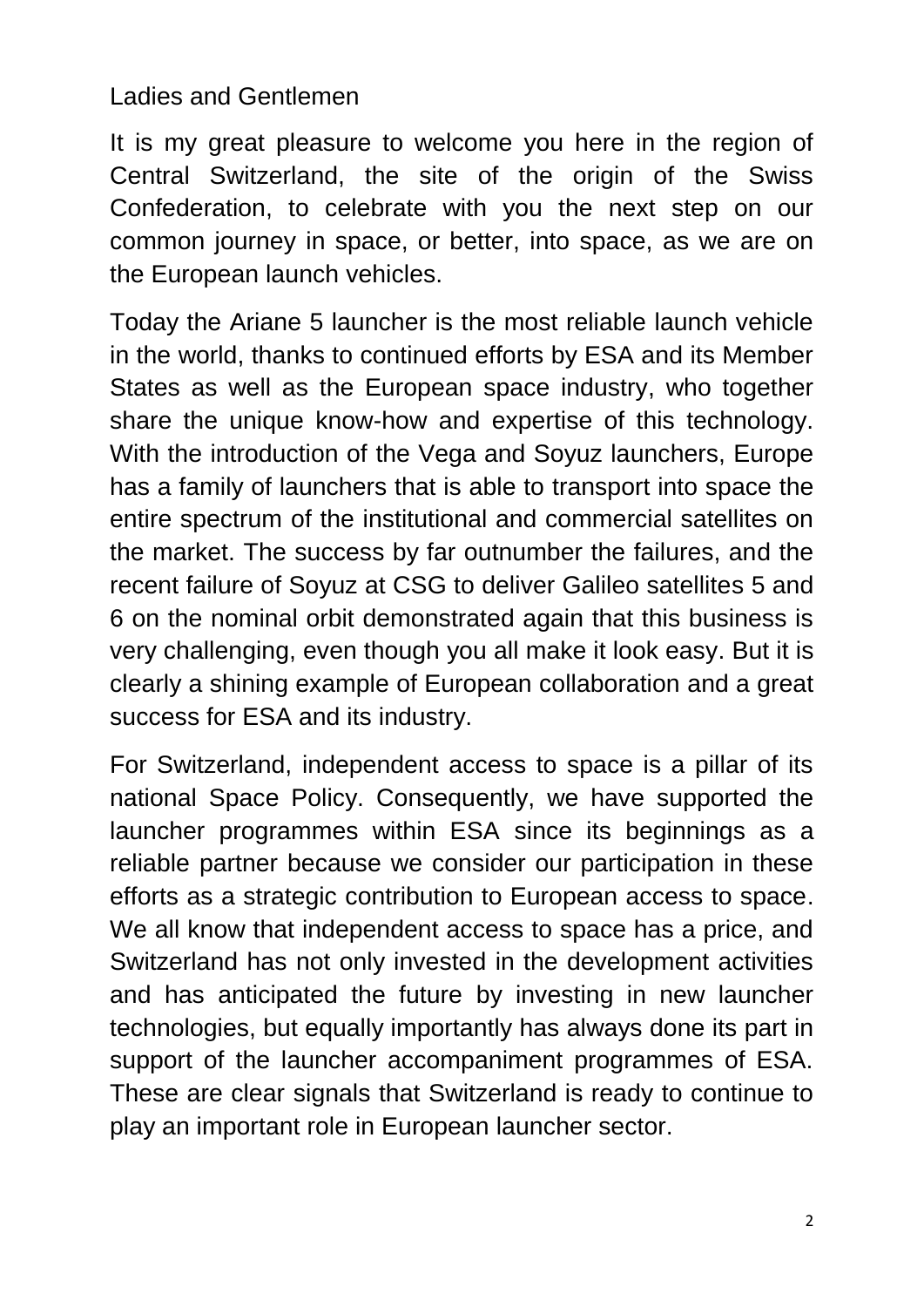Switzerland is proud of its industry that has not only demonstrated over many years its capability to deliver on time one of the critical systems of the launcher, namely the fairing, but also use its expertise and capacity to expand beyond Europe and to successfully offer its products on the world market. Swiss industry also has a strong foothold at the European launch base in French Guyana where it supports the processing of launcher elements and satellites as well the operation of the base itself. And finally there are a number of smaller companies that provide some critical technologies for the European launchers.

Today we see that the European launcher sector is at a crossroads. The international launcher landscape has evolved significantly over the last few years and is expected to continue in the near future, with new competitors emerging in the United States and a continuously uncertain geopolitical situation in Eastern Europe. At the same time the commercial satellite market is evolving rapidly, with new all-electric platforms and increased satellite masses. And finally European institutional programmes such as Galileo and Copernicus require new solutions for their launches. Therefore access to space for Europe has not only to be independent, but it has to become more affordable. We, ESA and its Member States, have to take decisions in the coming months on how Europe should react to these evolutions and challenges. But one thing is clear: Affordability requires competitiveness.

At the last Council of Ministers of ESA, which was held in 2012 in Naples and which I had the privilege of co-preside with my colleague from Luxemburg, decisions were taken to initiate the development of a new generation of the Ariane launcher, called Ariane 6, through a process that would have its focus on the needs of the users of the launchers and at the same time require competitive bids from industry on different launcher elements in order to reduce costs. As we speak, ESA and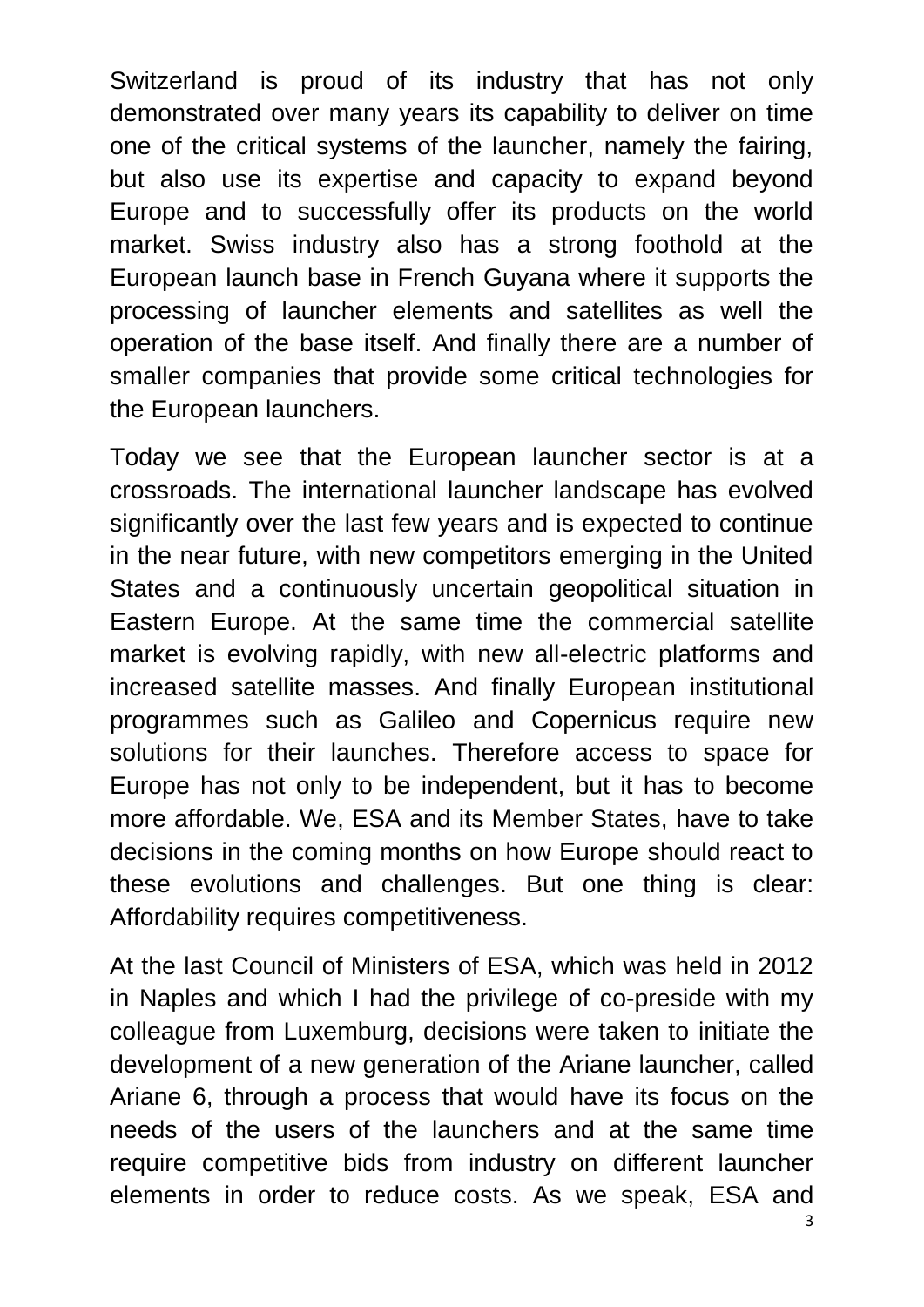industry are still working in the framework of this process, following the objectives that were defined by Ministers in Geneva and by the ESA Council earlier this year.

Since 2012 this process has already led to fruitful results, such as for certain launcher elements clear competition winners, which should now be included in the industrial team that will lead the development of Ariane 6 and which should retain Design Authority for these elements. Different launcher configurations are currently under evaluation, and different scenarios are being analyzed and discussed between ESA, industry and national agencies.

And last but not least a new governance scheme has to be elaborated for this new launcher as well. After all, European industry has indicated its willingness to take over more responsibility in the development and exploitation of this new launch system, which is a good sign. For Switzerland it is important that ESA retains its decisive role and strong expertise in order to interact with and challenge industry. It is obvious, but I should still mention that for Switzerland, the entire process will remain in the framework of ESA programmes decided by Ministers and for which ESA rules and regulations (for example with regard to IPRs) apply. As the development of a new launch system does not come as a Summer Sale, but will require significant funding from Member States, we as representatives of our governments owe it to our citizens to make sure that their tax money is used wisely and efficiently.

No matter what the results of this process will be, at the end the element of competitivity will continue to be central for European launchers in the future. This means for industry at all levels to remain focused, and also to include into their strategic decisions the elements of efficiency not only in terms of development and production processes, but also in terms of management. Finally